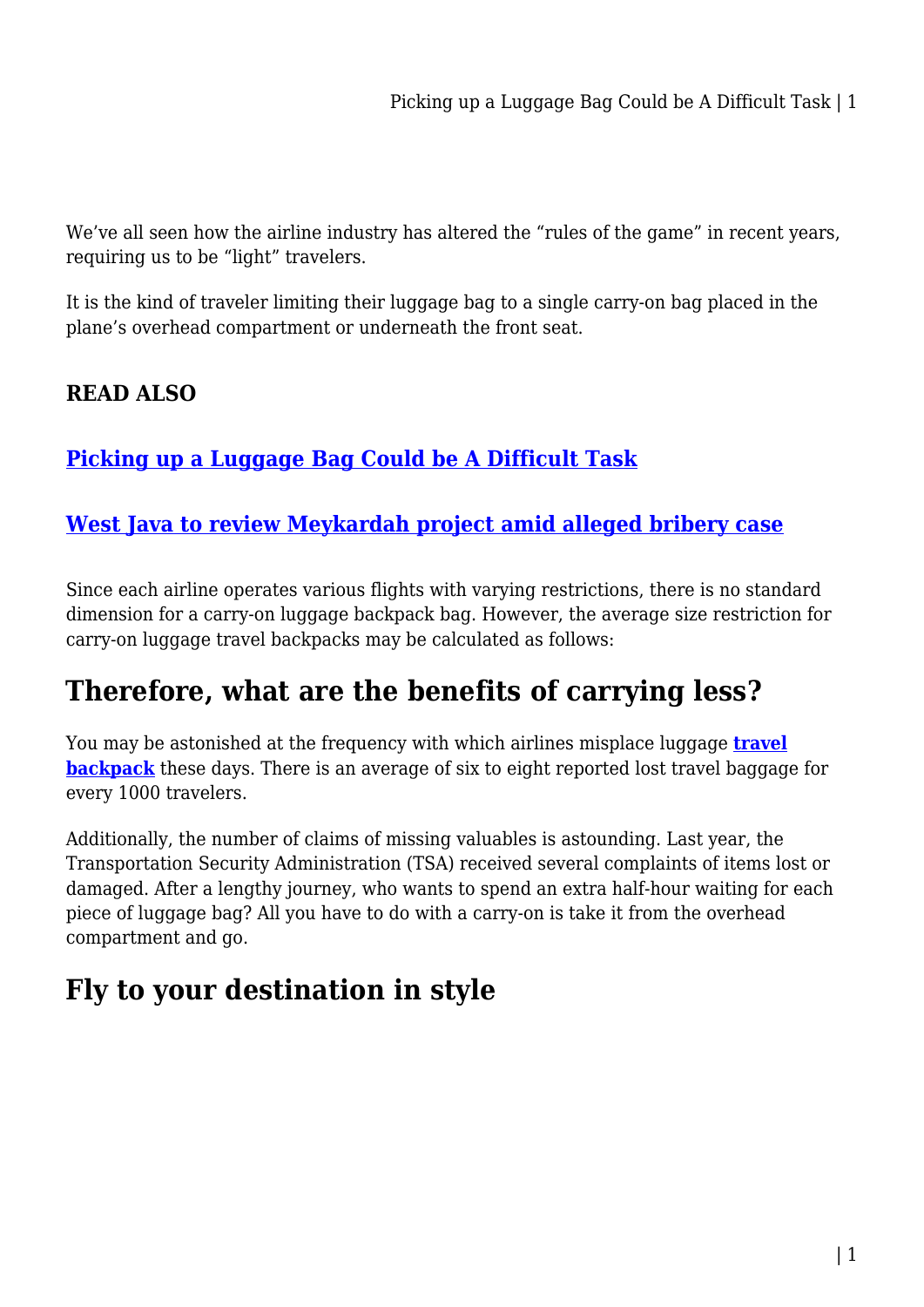

Most international connections require you to pick up your checked luggage bags at the baggage claim area after your first flight and re-check them for your subsequent flight.

If you have a brief layover or if your first flight is delayed, you may not have time to re-check your luggage bag. Additionally, international travel is substantially more straightforward and faster with a carry-on.

Isn't it nice to be able to move around without feeling as if you're carrying a ton of useless weight? A lightweight carry-on suitcase, whether it's a backpack, a separate luggage bag, or a small wheeled suitcase, will allow you to move more swiftly and effortlessly.

After traveling a long-distance or just a few minutes, you'll be glad you're carrying a light Luggage bag

As you can see, the maxim "less is more" may be an excellent travel motto. Carrying fewer luggage bags allows you more flexibility, which translates into time and money savings, as well as fewer stress and restrictions on your trip. Additionally, we all like the challenge of packing light as travelers.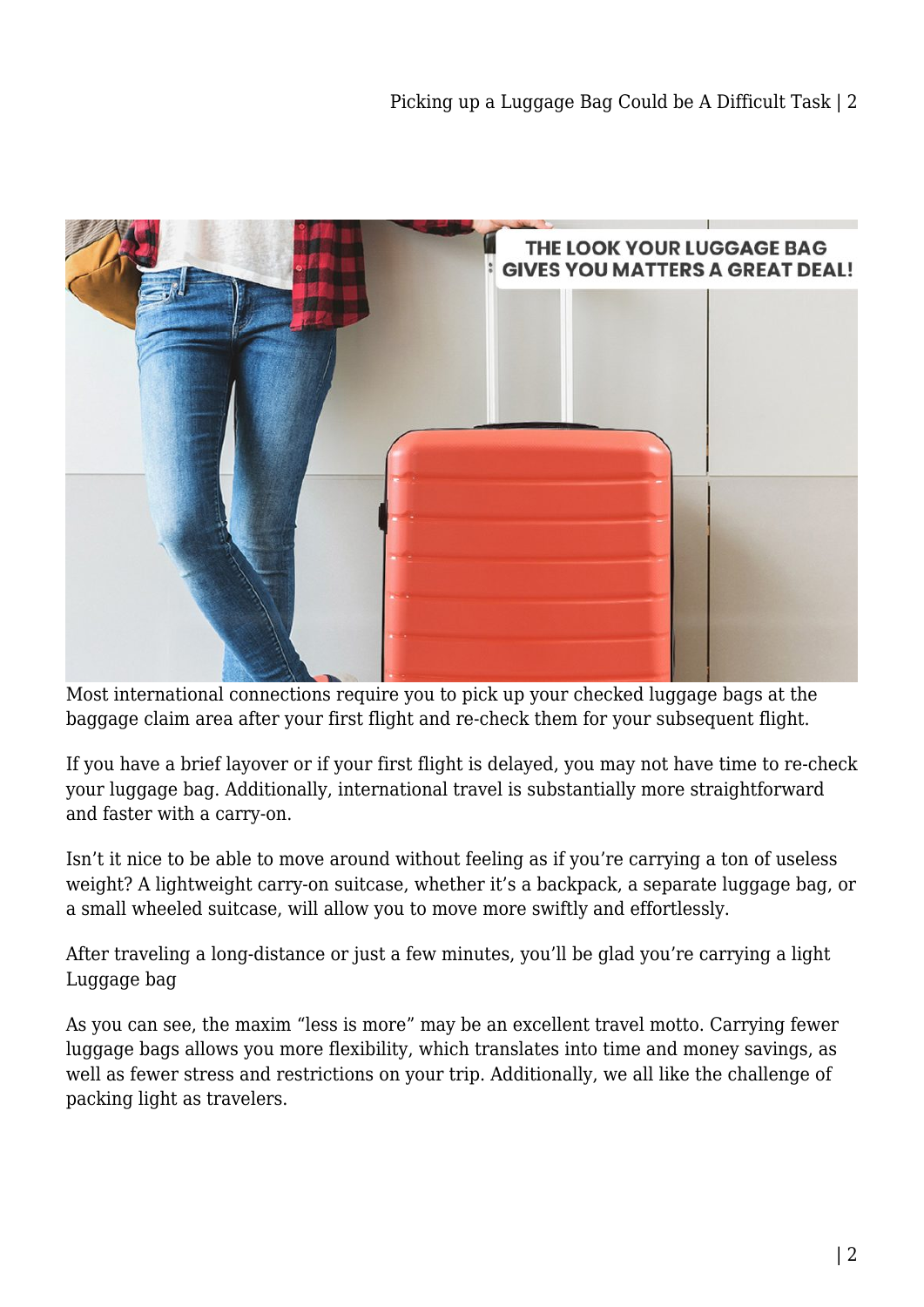# **Don't buy one just yet! Read this first!**

As enjoyable as traveling may be, it can also be stressful at times. Several tasks must be completed. Investing in a comfortable Luggage bag that makes travel a breeze, on the other hand, is a sure-fire way to alleviate tension. Here are some recommendations from VIP bags that may be useful for your next vacation.

# **The best way to travel is to travel with a luggage Travel backpack**

Your trip's duration-Shorter journeys need smaller **[luggage bags](https://mattressdiscount.com.au/travel-bag/luggage-bag/)**, such as backpacks. A suitcase, on the other hand, may better accommodate your items for protracted travel. Ensure that you choose a luggage bag that you can manage independently when traveling, especially if you will be in an airport.

The goal of your journey—you may be on a business trip, a road trip, a cruise, or camping vacation, or something altogether else. As an example, suppose you're arranging a road trip. Verify that your luggage bag fits in the trunk of your automobile. The traveler wants straps or pouches, the businessperson likes convenient access to their laptop, and the fashionista likes wrinkle-free straps.

## **What you put in your luggage backpack**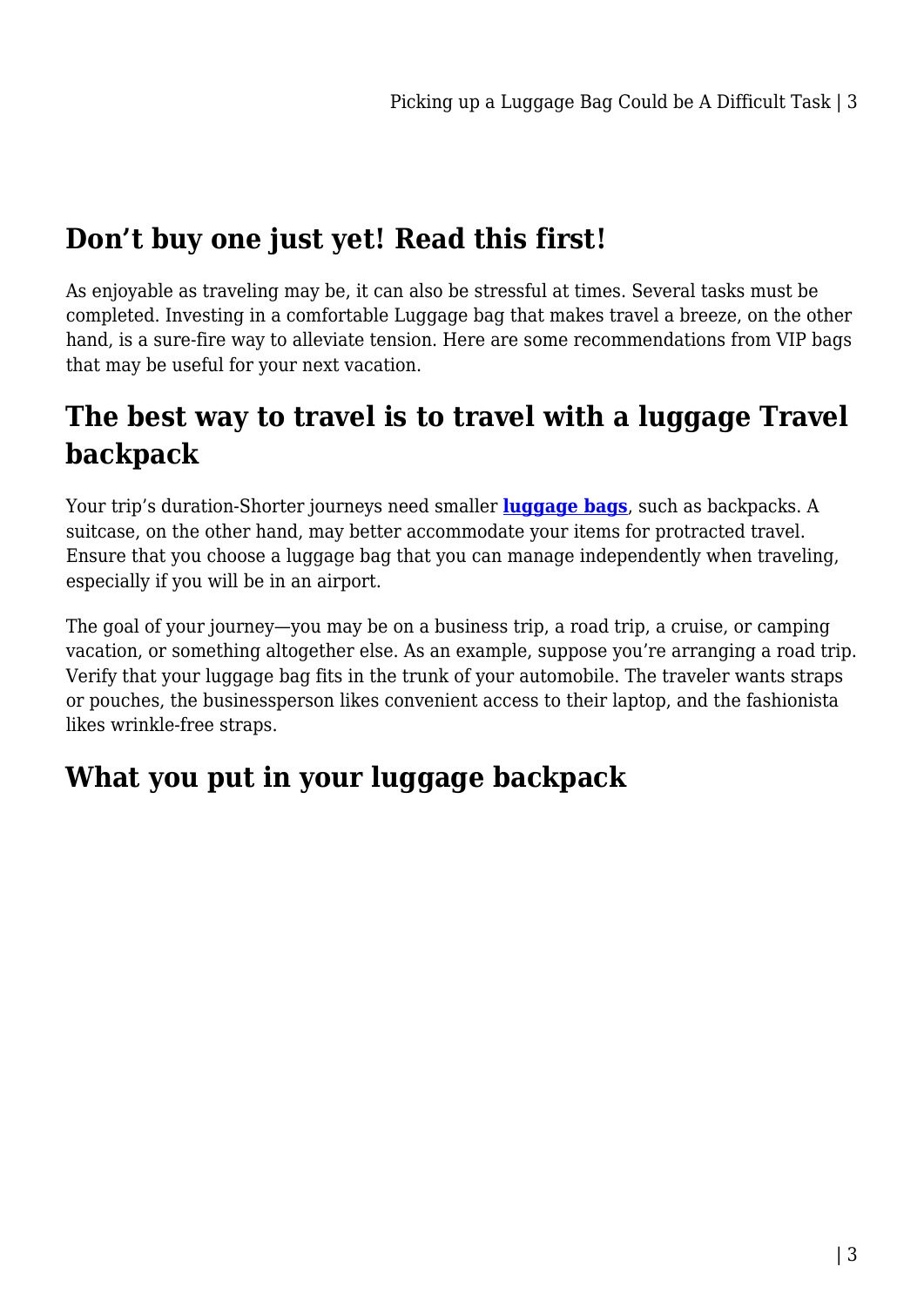

 If you want to carry fragile or breakable items, you should consider investing in a very sturdy bag. When shopping for souvenirs on your way home, you'll want to maximize your space. Packing habits- If you're traveling with many bags or traveling in a group of two, a big suitcase may be essential.

## **There is more than one kind of luggage bag, most of us don't know that!**

Backpacks are available in a range of sizes, with and without frames. As a result, they benefit those who want to go camping, hiking, or engage in other outdoor activities. Additionally, several significant pieces of luggage bags may be converted into travel backpacks. As a result, they are an ideal option for short trips.

Duffel bags are perfect for carrying a significant number of belongings across short distances. Additionally, it is well-suited for athletic activities. Numerous duffels now have wheels and handles to make them more portable.

A hard-sided luggage bag offers several benefits, including better breakage protection and security. Additionally, it is water-resistant and stackable.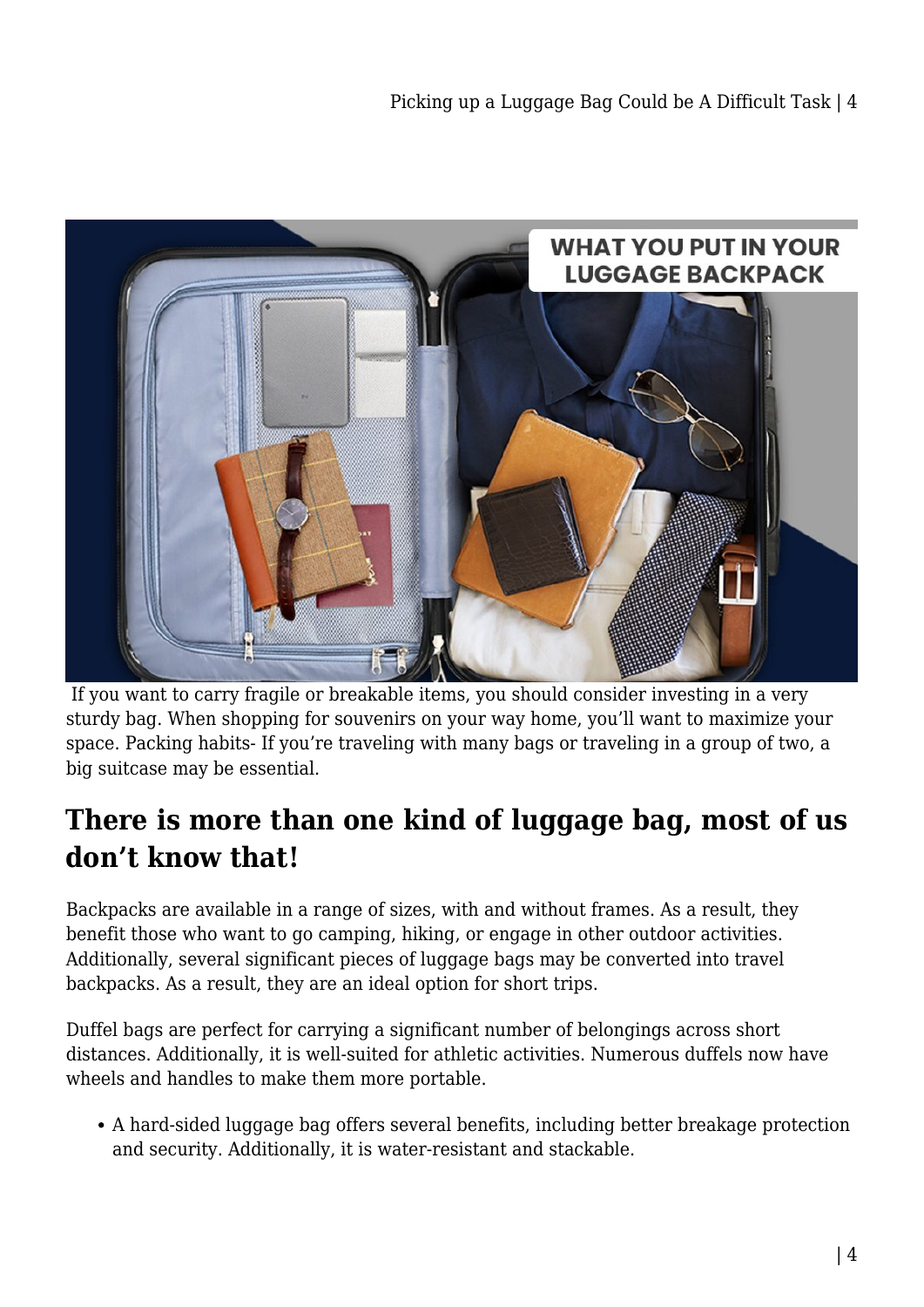- A soft-sided luggage bag is made of flexible materials and may fit the shape of the cavity it is put in. Additionally, it is extendable and provides excellent shock absorption.
- Always double-check the standard policies of the airlines with which you often travel. Avoid buying a large bag if you want to travel with a carry-on. You may be in for a pleasant surprise and may want to double-check.

## **The Look your luggage bag gives you matters a great deal!**



You may want to look for Travel backpacks with additional back support or a luggage bag with several inside pockets. In addition, you may want to reserve a space for your laptop or refreshments.

There is a chance that a Luggage bag on its own is rather weighty. This means you'll either have to limit the quantity of luggage bags you may carry or pay an additional fee. Whatever you're carrying, proper packing will help you save space and money. You may choose to purchase travel scales in advance to check the weight of your luggage bag.